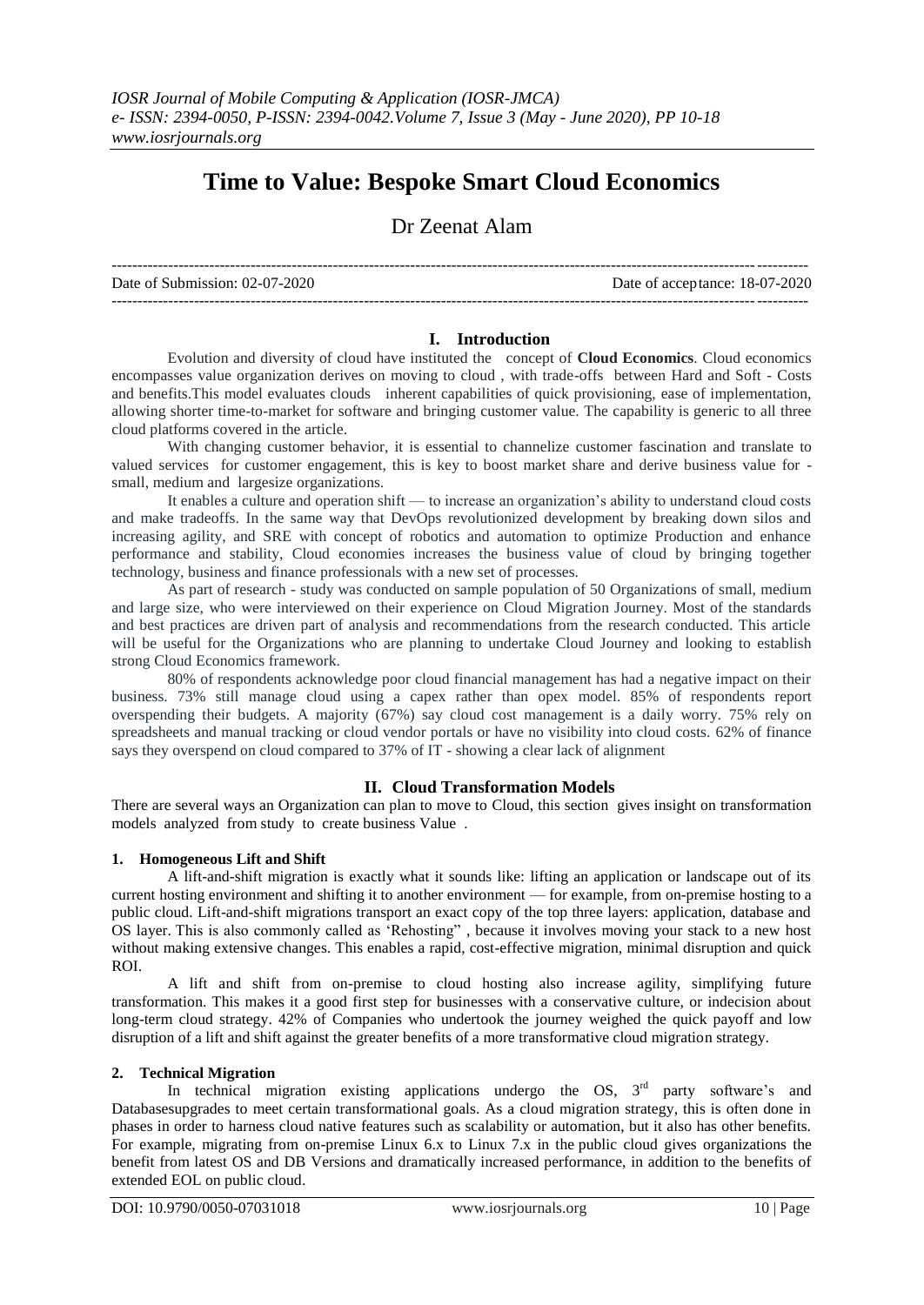Cloud provides several options on software license policy - bringing your own licenses or buying AMI from Open Market or using the Public Cloud offerings of native technologies offered.

For example –in case of databases for OLTP system,Oracle RDBMS On-Prem to Oracle Enterprise on Cloud under BYOL (Iaas), or move to AWS OracleRDS or Azure SQL Server (PaaS), which provides shared responsibility model , and assists easy administration capabilities. This enables the organization to minimize disruption and gain experience in the cloud, which they can use to plan the next stage of their transformation.

## **3. Application Migration**

In an application migration, the application layer is transformed, along with the OS and DB. There are three provenstrategies for application migration: new system implementation, system conversion and landscape transformation.

### **New System transformation**

New system implementation involves transforming from Legacy to new software system. Although data is generally preserved and transferred in this process, the applications are either rebuilt from scratch by developers, or replaced with new, off-the-shelf applications. This can be a complicated process. The organization needs to ensure that all functionality is replicated by the new system, along with business process flow.

Old data must be audited, discarded where appropriate and reformatted to work with the new system. On top of that, there's the requirement to retrain the team in a new suite of applications, which might function quite differently from the previous application stack. In some scenarios this cloud migration strategy was found to be the most cost-effective choice.

 19% organizations under study,traversed this strategy for upgrading from a highly customized legacy landscape with poor documentation, reason -auditing the code and designing an upgrade and migration path was more costly and time-consuming than rebuilding the landscape. The new system implementation is also the correct strategy for organizations who wish to switch to a new application stack, rather than staying with their existing vendor.

The benefits of a new set of cloud-native tools often outweigh the costs of adapting to a new system particularly for development:Rebuilding requires losing the familiarity of existing code and frameworks, the advantage of rebuilding an application is access to innovative features in the provider's platform. They improve developer productivity, such as tools that allow application templates and data models to be customized, metadata-driven engines, and communities that supply pre-built components.

#### **System Conversion**

This is famously called as brownfield migration, a system conversion transforms your application layer, along with the DB and OS layers. The process may involve extensive changes to the way your landscape is run and managed as well as the landscape itself. Upgraded system has greater automation and require different competencies than respective on-premise legacy system.

#### **Landscape Transformation**

A landscape transformation combines a system conversion with a significant change to the way your landscape is structured. Landscape transformation scenarios which companies used were :

a) Combining multiple enterprise system landscapes into a single system to meet the needs of a business consolidation

b) Splitting off segments of your data along with certain functional components for a divestiture

c) Upgrading and migrating multiple regional implementation landscapes into a single, global landscape Landscape transformation enabled to meet business goals, technical and functional upgrade requirements with a single upgrade process. This can significantly accelerate transformation, reduce overall downtime and control costs when compared to multiple projects.

**Analysis** -Study conducted showed most of the enterprises preferred to breakdown there systems to Customer facing applications -Frontend and Backend areas based on functional aspects , which helped them to identify the low hanging fruits for cloud Transformation. The evaluation of benefits/value on moving to Cloud and Speed – Combination of ease and time with which they could move to cloud were done to select appropriate applications . Most of the respondents mentioned that having Front end / UI on cloud allowed to harness benefits of Cloud global networkdistribution channels , buffering and caching technologies and autoscaling abilities available on the cloud - which increased their reach and also helped in improving customer experience multifold .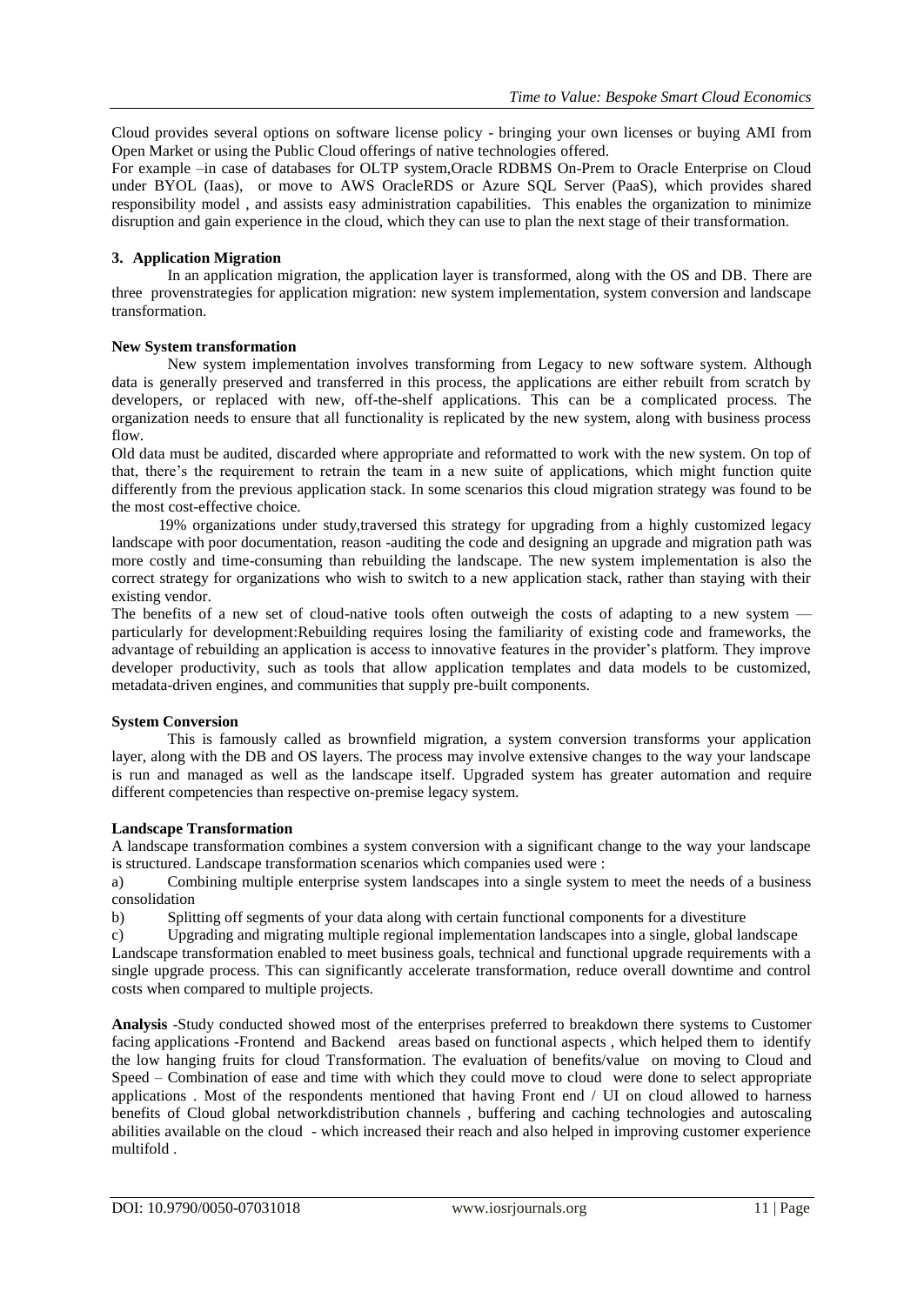## **III. Data Centre Economics**

The data center cost comprises of -direct cost, administrativecost and Indirect cost

**Direct Costs :**Direct costs are the ones that enterprise pays outright and directly hits the balance sheet – they are the Data Centre Costs. This includes physical servers, software licenses, maintenance contracts, warranties, supplies, material and spare parts.It also includes the Power supplies, racks and other logistics which comes with operation on-premises data center , Also including facilities used to house IT hardware, staff needed to maintain these facilities, real estate costs, and other facilities-related costs.Networkor Internet connectivity Costs and any other costs that can be attributed to upkeep of your IT and Data Center cost

**Administrative Costs: Administrative** costs are necessary to maintain your IT department. These can include the resources from your Finance, HR, and Procurement departments that are dedicated to managing your IT staff or outside service providers. The IT Staff cost to upkeep of the system.

**Indirect Costs:**Indirect costs may be more difficult to calculate but are just as important as direct costs. The largest source of indirect costs is the downtime and loss of productivity your employees and customers suffer if your IT infrastructure goes down. You can calculate these costs by reviewing log files to determine how often your servers go down and for how long and multiply that time by an average hourly rate. If you can estimate the revenue your company might lose due to downtime, that should be included as well.Indirect costs can be difficult to estimate, but are very important to consider, as they can make up a significant portion of overall IT costs.



## **Fig 1: Data Center Cost**

Cloud reduces all these costs. It remove capital costs of infrastructure and the maintenance cost and reduces administrative cost to great extent .**I**ndirect Costs can be avoided by building HA and DR within your Cloud architecture.

## **IV. Design Cloud Strategy**

## **Decide the Cloud Migration Plan**

By establishing cloud migration priorities and objectives before planning, you can ensure a more successful migration. Automated cloud migration tools will also provide insights into your environment and dependencies to build out your cloud migration project plans. Assess your environment now to build a template for future use that aligns to individual apps, locations or groups within your organization. Start with applications that are expected to have few dependencies to get your migration moving quickly.

#### **Design for Cloud**

Create blue print for -Production, On-Production and Landing Zone that will be used for connecting from corporate network. Thebasic principle to be taken into consideration "Design small or optimal and then expand" .A landing zone is a configured environment with a standard set of secured cloud infrastructure,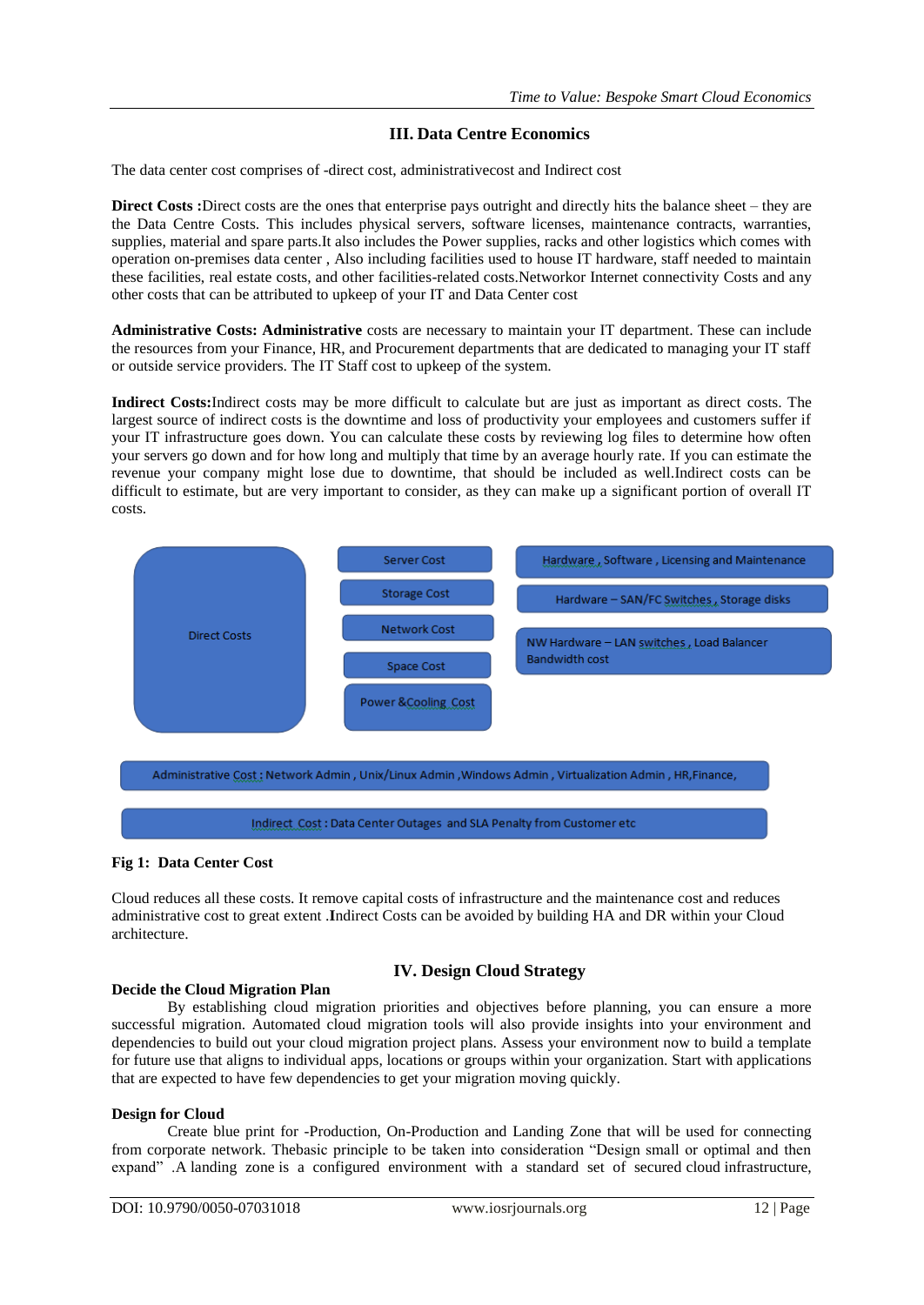policies, best practices, guidelines, and centrally managed services. It is used to host the centralized infrastructure management for security ,performance-monitoring tools , System Management ,networking and identity management tools .

## **Hybrid Cloud**

Hybrid Cloud technology is useful, when full transition from On-Prem to Cloud is not required , however the capabilities of On-Prem and Public Cloud are harnessed to harness value – on Data Center extension to cloud , Disaster Recovery . Cloud services on premises allows - Extend Cloud services to any data center, co-location space, on-premises datacenter so customers can utilize infrastructure, APIs, services, and tools to run applications with low latency or local data processing requirements..

#### **Determine TCO on Cloud**

Assess the current Usage pattern of the On -Premises Infrastructure with On-Prem TCO calculator, rationalize with Optimal ;Evaluate the Cloud Cost based on the Capacity and Infrastructure you plan to provision using TCO calculator provided by public cloud .The potential cost savings of migrating to cloud by comparing your total cost of ownership (TCO) for Cloud with on-premises . TCO calculator will build a customized cloud assessment in a matter of minutes that will help create a personal business case to support aCloud migration.

### **Organization Structure for managing Cloud**

As you build Cloud Strategy, one of the important factors is to create Human Capital ready for Cloud [1]. It is also important to build culture-sensitivity within organization for Cloud finances, so that teams are aware and cautious with provisioning and usage on Cloud. Some of the basic principles for it are:

1. Build Cloud Competency:Cloud competency of excellence (CCOE), formedwith representatives from Applications, Infra/ IT, Testing , financial analyst and Management stream. CCOE enables central IT to express the CIO's cloud strategy, enables the business to choose the best solutions, provides governance through policies and cloud management tools, and gathers and disseminates cloud best practices. And finance to calculate the cost projections and alignment with quarterly /yearly spend .

2. Build Transparency and Accountability:There needs to be transparency on solution provisioned on cloud and its Usage pattern. COE hasto create cloud-computing-related policies and select governance tools. It will review and takes decision together regarding the Deployments. COEholds accountability onsolutioning, sizing, provisioning and monitoring systems .

3. Weekly Reporting of Costs

Build mechanism for Weekly evaluation on Cost and Value and determine area of financial leaks and wastage. Have CCOE evaluate the architecture, workload flow and usages to make decisions based on-KEEP, CHANGE orDISCARD to optimize system , on regular basis .

## **V. Managing CloudEconomics on Various Platforms**

## **Statistics**

The study shows that poor cost management negatively impacts the business objectives. Respondents reported that the budget was inappropriately expend as below

Waste on unused resources - 40% ,Sub-optimal service levels – 32% ,Cloud Migration slowed down – 30%,Innovation negatively impacted – 15%,Cloud migration halted – 25% None Of the above -20%

*Majority of the companies are concerned on Cloud costs :*78% of respondent were concerned on the cost management practices.  $69\%$  spend  $50 - 100\%$  more than budget , 11% spend 25 -50% more than budget , 5% spend more than 100-200% more than budget .

*Majority rely on spread sheets to manage costs :* 38% manually extract cost information from cloud providers and aggregate into a single view, such as a spreadsheet, 12% - use a third-party tool that aggregates and reports all our costs ;35%- rely on cloud providers' own portals for visibility , have no single view of all cloud costs across multiple providers .

*Economic decline in Covid-19 phase will not impact cloud spend :*90% of respondents believe we are approaching a recession ; 85% say a downturn won't impact their cloud investment; 30% plan to invest even more in 2021.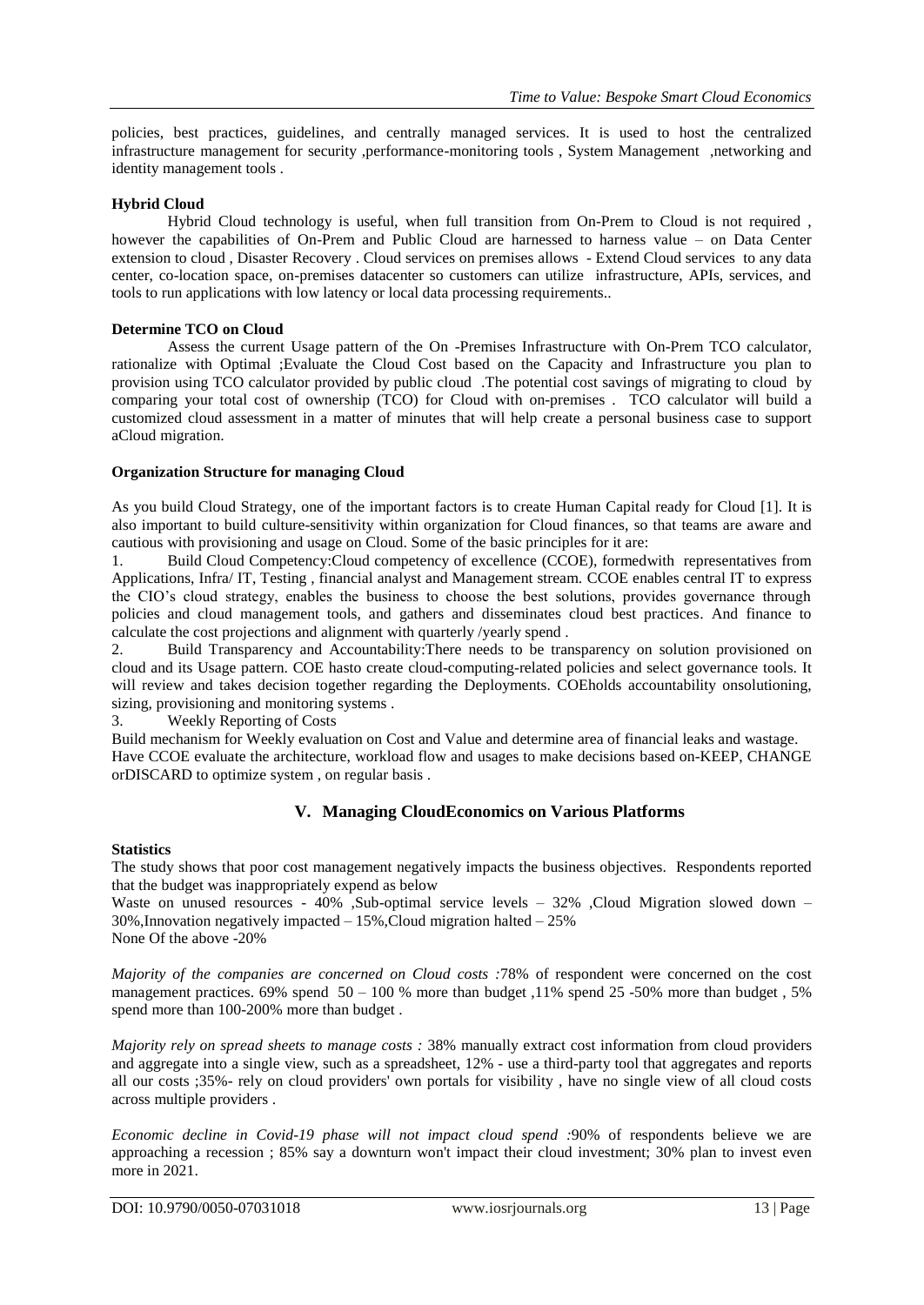Based on studyconducted among 50 Organizations working with diverse Cloud platforms – AWS, Azure and GCP, best practices have been formulated based on their implementation experience

#### **Comparative Strengths**

Based on the Analysis from the study following Strengths and Challenges were faced by the Organizations during theirCloud journey.

| <b>Cloud Provider</b>         | <b>Strengths Feedback</b>                                                                                                                                 | <b>Challenges Feedback</b>                                                                                    |  |
|-------------------------------|-----------------------------------------------------------------------------------------------------------------------------------------------------------|---------------------------------------------------------------------------------------------------------------|--|
| <b>AWS</b><br>Microsoft Azure | Dominant market position<br>٠<br>Extensive, mature offerings<br>Support for large organizations<br>Extensive training<br>٠<br>Global reach                | Difficult to use<br>Cost management, not<br>straightforward.<br>Overwhelming options.<br>Documentation is not |  |
|                               | Integration with Microsoft tools<br>and software.<br>It has broad feature set.<br>٠<br>Hybrid cloud.<br>SLA centric.<br>Support for open source.<br>٠     | comprehensive.<br>Management Tooling has<br>limited scope and features                                        |  |
| Google Cloud Platform (GCP)   | Designed for cloud-native<br>businesses.<br>Commitment to open source and<br>portability.<br>Deep discounts and flexible<br>contracts<br>DevOps expertise | Late entrant to JaaS market.<br>Fewer features and services<br>Historically not as enterprise<br>focused      |  |

#### **Smart Cloud Economics**

The section provides practical best practices from the study of 50 Organizations to optimize cloud spend when working on different platforms.

#### **Amazon Web Services**

#### **1. Stop Paying for Idle Resources -EC2 and RDS Instances**

If the resources are provisioned and are not used 24\*7, then you must setup monitor to identify -when they are not getting used .

EC2 Instance, are up on weekends, holidays and evenings, and if you are paying for them when they are idle , Then take decisions to shutdown during this period to have savings . AWS Instance Scheduler Can help in scheduling the Downtime and uptime of EC2 and RDS when they are required, so that you actually pay for what is required. This can be useful for Non-Production resources. This helps in reducing up to35% of the cost.

#### **2. Resize the Redshift Elastic Cache**

Elastic Cache is expensive component and should be best fit , Check if you can Elastic Resize to optimize the sizing per need , Pause and resume to use On-demand ability . 35% Savings on usage.

## **3. Enable Amazon S3 Intelligent Tiering**

If S3 Storage Class is being used, you may be paying for the S3 storage you don't use. If Lifecycle policies are not implemented for S3 Storage,then it is pertinent to enable the S3 Intelligent Tiering, which will access and analyze the access pattern of the objects and will move the objects not being used for last 30 days to Infrequent access tier , which is at lower cost storage .

This is useful, when the access patterns are not known. This helps to save the lifecycle cost. AWS quotes that it saves 20-30% cost.70% of the respondents confirmed they saw benefit as they applied .

4. Use Amazon Dynamo DB On demand to save costs.

## **5. Stop Paying for Underutilized EC2 Instances**

If you are running EC2 Instances, which are less than 40 % CPU utilized, then you are overprovisioned .Use Cost Explorer to identify resource overprovisioned, and check recommendations to suggested sizes or shutdown. Analyze the recommendations and take actions in context of the Applications you are running.

## **6. Cleanup Underutilized Network resources**

Route 53, EIP and ELB are chargeable resources , you are paying for them if they are not fully utilized . Check if there are resources created as part of POC's and test setup – and they are not cleanup after the desired use.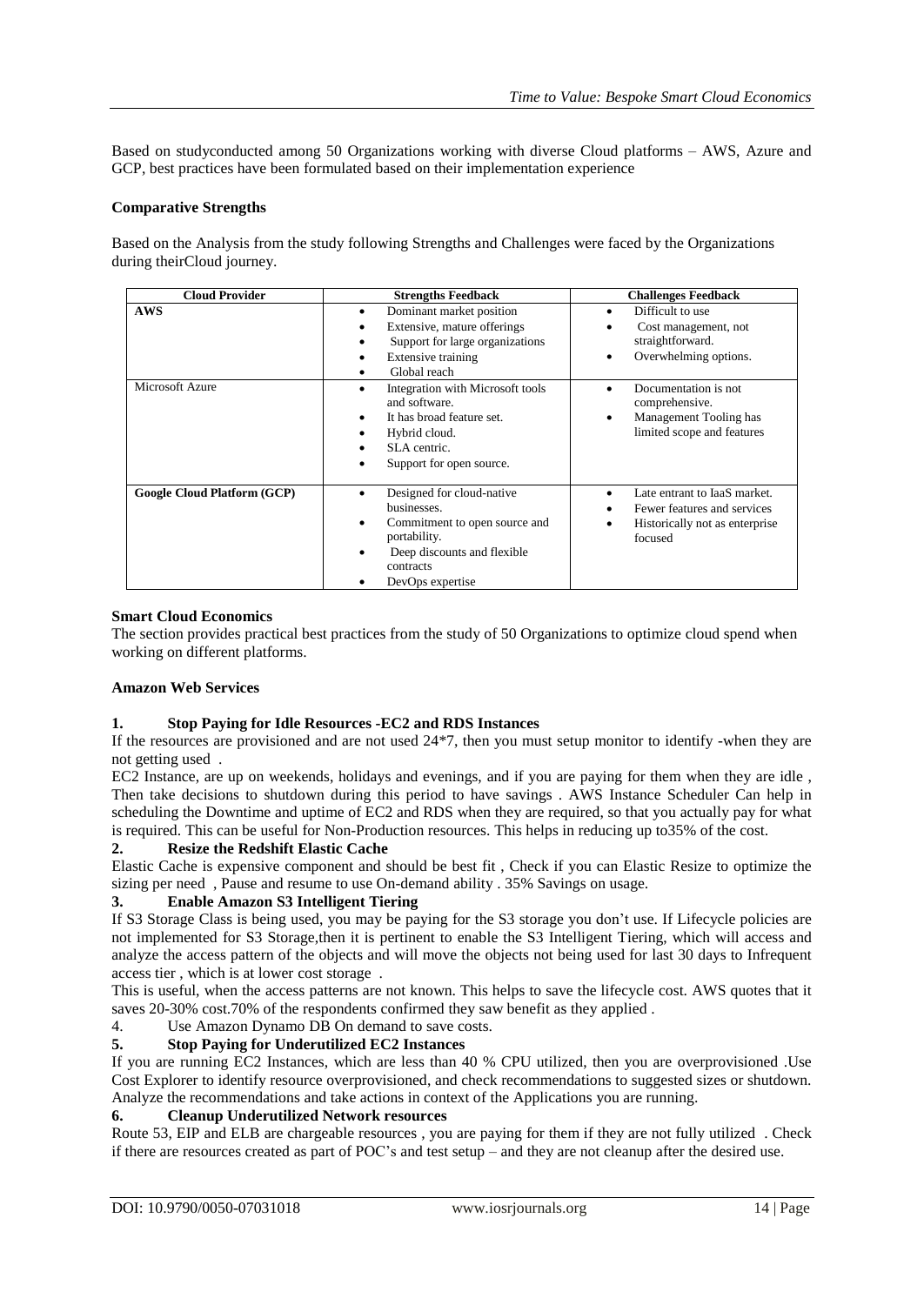AWS Trusted Advisor can help identify underutilized network resources, which are not linked with active accounts.

### **7. Compute Saving Plans**

In this you commit to Fixed Compute Usage plan in AWS and Allows the Workloads to move from EC2 to Fargate or Lambda and you continue to get discounts. You can choose 1 year no upfront compute saving plan .

Take the starting point as AWS Cost Explorer recommendations for EC2 compute and get started with this option. It can give up to 54% savings, breakeven 7-9 months.

#### **8. Reserved Instances**

You have RDS, Redshift, Elastic Cache and Elastic Search workload that are always on , Reserved instances can help save cost on those instances ; when you commit .Specific usage and family. With 1 yearcommitment you save up to 42% cost as compared to On Demand.



**Fig 2: AWS**

AWS has developed hardware and software that is optimized for large-scale clouds. They have acquired manufacturers of customer servers and net gear, delivering capabilities required for largescale deployments. Similarly, through direct purchases of disk, memory, and CPU, AWS can drive economies of scale that are otherwise difficult to replicate. AWS helps customers reduce large capital investments with lower variable costs. AWS also gives customers the opportunity to work on their own terms without long-term lock-in, reducing the risks from unplanned capacity and demand. AWS helps finance teams plan and forecast more effectively, while giving IT teams the capacity and resources they need, even during peak periods.

#### **Microsoft -Azure**

## **1. Cut Out Waste using AZURE Advisor**

Review usages regularly withAzure Advisor. It is a service that, among other things, identifies virtual machines with low utilization from a CPU or network usage standpoint. From there, you can decide to either shut down or resize the machine based on the estimated cost to continue running the machines. Advisor also provides recommendations for reserved instance purchases. The recommendations are based on your last 30 days of virtual machine usage. When acted on, the recommendations can help you reduce your spending.

### **2. Size your VM's properly**

VM sizing has a significant impact on your overall Azure cost. The number of VMs needed in Azure might not equate to what you currently have deployed in an on-premises datacenter. Make sure you choose the right size for the workloads that you plan to run.

#### **3. Use purchase discounts**

Azure has several purchase discounts , which organizations can make use of .

#### **4. Azure Reservations**

Azure Reservations allow you to prepay for one-year or three-years of virtual machine or SQL Database compute capacity. Pre-paying will allow you to get a discount on the resources you use. Azure reservations can significantly reduce your virtual machine or SQL database compute costs — up to 72 percent on pay-as-you-go prices with one-year or three-year upfront commitment. Reservations provide a billing discount and don't affect the runtime state of your virtual machines or SQL databases.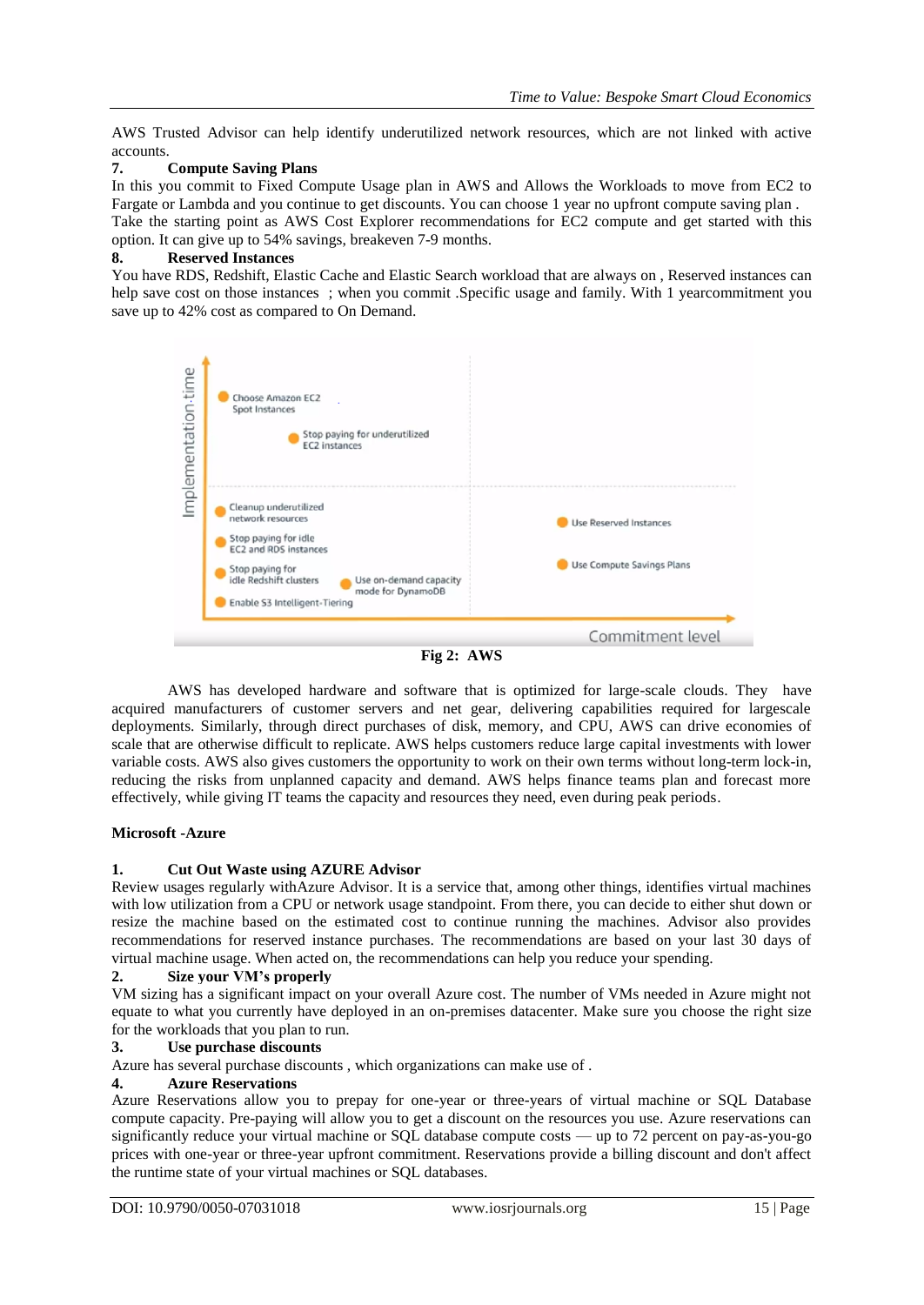## **5. Use Azure Hybrid benefit**

If you already have Windows Server or SQL Server licenses in your on-premises deployments, you can use the Azure Hybrid Benefit program to save in Azure. With the Windows Server benefit, each license covers the cost of the OS (up to two virtual machines), and you only pay for base compute costs. You can use existing SQL Server licenses to save up to 55 percent on vCore-based SQL Database options. Options include SQL Server in Azure Virtual Machines and SQL Server Integration Services.



**Fig 3: Azure**

## **Google Cloud Platform**

## **1. Identify Idle VM's and Disks .**

The easiest way to reduce your Google Cloud Platform (GCP) bill is to get rid of resources that are no longer being used. Think about those proof-of-concept projects that have since been deprioritized,

Recommender (GCP Tool) – Each Recommender helps admins optimize Google Cloud resources by making proactive, actionable recommendations with a data-driven machine learning approach. This empowers to automatically detect issues like overly permissive access or wrongly sized VM instances or idle resources.

2. **Rightsized VMs**: On Google Cloud, you can already realize significant savings by creating custom machine type with the right amount of CPU and RAM to meet your needs. But workload requirements can change over time. Instances that were once optimized may now be servicing fewer users and traffic. To help, our rightsizing recommendations can show you how to effectively downsize your machine type based on changes in vCPU and RAM usage. These rightsizing recommendations for your instance's machine type (or managed instance group) are generated using system metrics gathered by Cloud Monitoring over the previous eight days.,

3. **Leverage preemptible VMs**: Preemptible VMs are highly affordable compute instances that live up to 24 hours and that are up to 80% cheaper than regular instances. Preemptible VMs are a great fit for fault tolerant workloads such as big data, genomics, media transcoding, financial modelling and simulation. You can also use a mix of regular and preemptible instances to finish compute-intensive workloads faster and cost-effectively, by setting up a specialized managed instance group.

## **4. Select appropriate instance storage**

On the Google Compute Engine, If you select a 50GB drive, you will be charged for that drive even if your apps use only 5GB. Design your applications to move data that is not required locally to lower cost storage such as Cloud Storage Standard, Nearline or Cold Line tiers.

## **5. Select the most appropriate Google Cloud Storage tier**

Google offers several tiers with different levels of redundancy, availability and ingress/egress costs. Be sure to select the tier that is most appropriate for each workload:

Multi-regional redundancy—suitable for frequently accessed, mission critical data

Regional redundancy—suitable for frequently accessed, important data

Nearline—suitable for data accessed less than once per month

Cold Line—suitable for data accessed less than once per year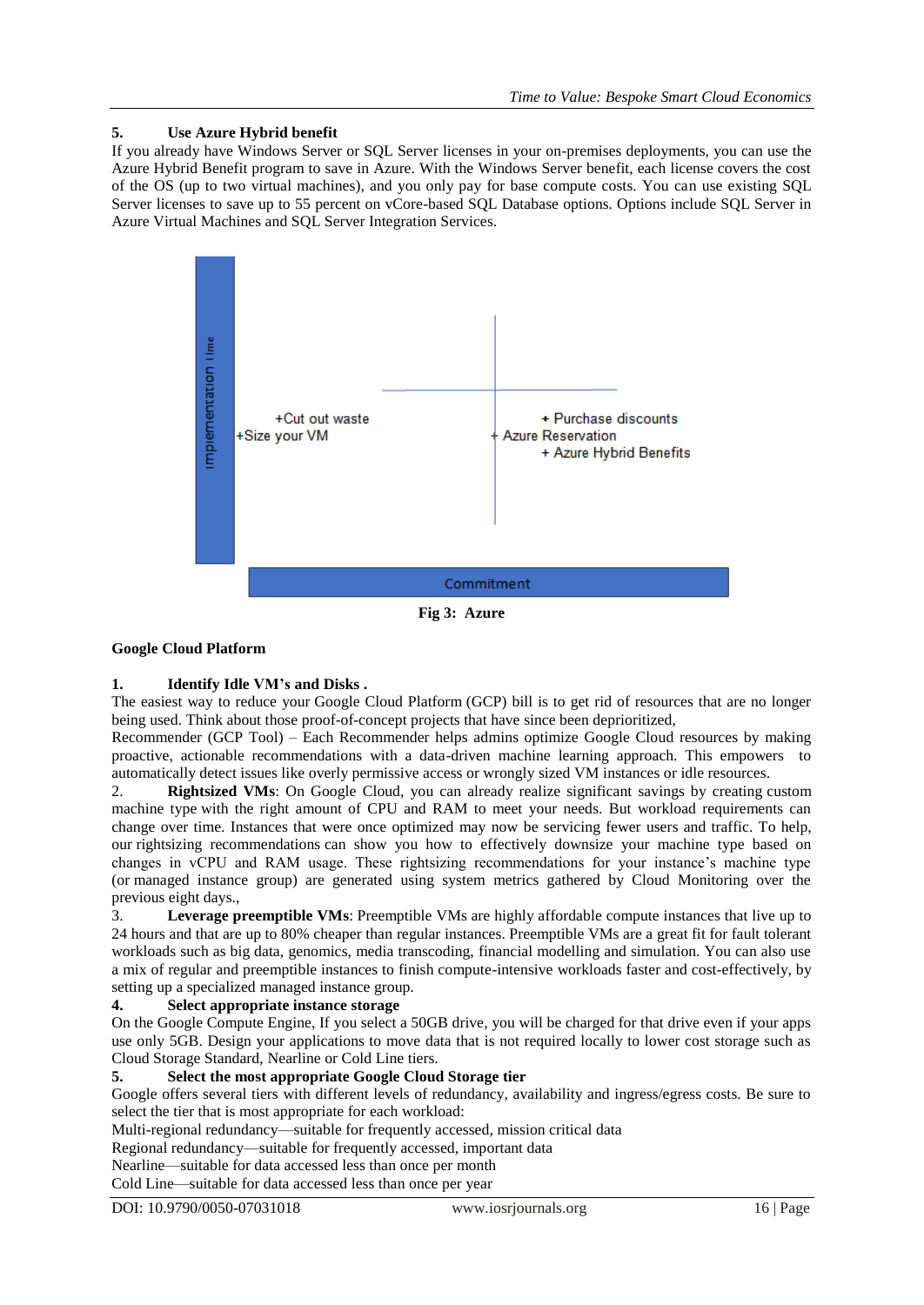#### **Smart Cloud Economics Index**

The Index is devised on collective cloud capable organizations data based on research , and provides a quantitative benchmark for cloud excellence based on criteria such as purchasing efficiency, provisioning optimization, resource utilization and infrastructure tagging.

#### **Pricing of Resource** - Percent spend on Demand resource

High performers are able to drive down the unit economics of cloud by minimizing costly on-demand pricing and taking advantage of discounted public cloud pricing, such as Commitments, Reserved Instances (RIs) and Spot.

#### **Rightsizing**

Percent of infrastructure resources which are over provisioned. High performers operate with more optimally sized infrastructure and fewer over-provisioned resources**.**

#### **Elasticity**

Percent of idle or wasted infrastructure. By obtaining visibility into their workloads, high performers have fewer idle resources and less waste.

#### **Tagging**

Average number of tags or categories used to describe the infrastructure. The volume of tags used to describe an organization's cloud infrastructure enables high performers to perform more granular cost management. **Agility**

The velocity with which the Application developed and deployed to generate revenue. The high performers are able to deploy applications in shorter cycles , giving them ability to generate revenue and get more business continuously .

#### **VI. Smart Cloud Economics Maturity Model**

Cloud assists organizations to ease Operational aspects and reduce the IT and Infra Cost , at the same time opening opportunities for -Agility, shorter time to market , help Organizations increase market share, increase stability of Production System , give ability to scale -up and scale-in as per demand , give robust business continuity and disaster recovery capabilities and improve Global footprint . The Cloud Economics is sum up of Total Cost Of Operation and the ROI benefits derived from Cloud. In other words, the faster an industry needs to change, the more value cloud brings. We see that a company's cloud financial maturity on their cloud investment follows a consistent flow as the company matures. Companies early on in their cloud journey are focused on identifying hard costs and other clear cloud value drivers, which are easier to identify but provide a limited perspective to total ROI. Figure 4 depicts these considerations in light blue at the beginning of the spectrum. Evaluation of Value and Speed with which you transform software ecosystem to Cloud, As companies mature through their economic analysis and cloud adoption journey, their financial maturity increases as they start to understand the value of agility and other soft costs, which are depicted in dark blue .

| On Going<br>Support (MSP)                                      | Understanding On-<br>Prem Costs and<br>factoring using TCO<br>Calculator | Depreciation<br>impacts to<br>accounting         | Platform and<br>Environment buildout<br>and monthly usage<br>using TCO | <b>Business Agility and</b><br>Global Capabilities         | Reputation and Brand Value                                                                           |
|----------------------------------------------------------------|--------------------------------------------------------------------------|--------------------------------------------------|------------------------------------------------------------------------|------------------------------------------------------------|------------------------------------------------------------------------------------------------------|
| Infrastructure<br>Costs(Compute,<br>Network.<br>Storage)       | Identifving<br>Applications to Retire                                    | Migration<br>Costs<br>(Application)<br>and Data) | Capex Vs OpeX<br>Impacts                                               | Improved<br>Availability, Redundancy<br>and security       | Automation, SRE, Agile and Artificial<br>Intelligence to build smooth processes<br>and Cloud economy |
| Right-sizing<br>Application<br>Footprints for<br>Optimizations | Cost Saving Methods<br>implementation<br>(Sustained Usage etc)           | Data Centers<br>shutdown<br>cost                 |                                                                        | <b>Application Cost</b><br>Allocation and tracking<br>ROI. | Developer Productivity Impact on<br>Revenue.                                                         |

#### Less Mature More Mature More Mature More Mature More Mature More Mature More Mature More Mature More Mature Mo

#### **Fig 4: Cloud Maturity and ROI**

DOI: 10.9790/0050-07031018 www.iosrjournals.org 17 | Page